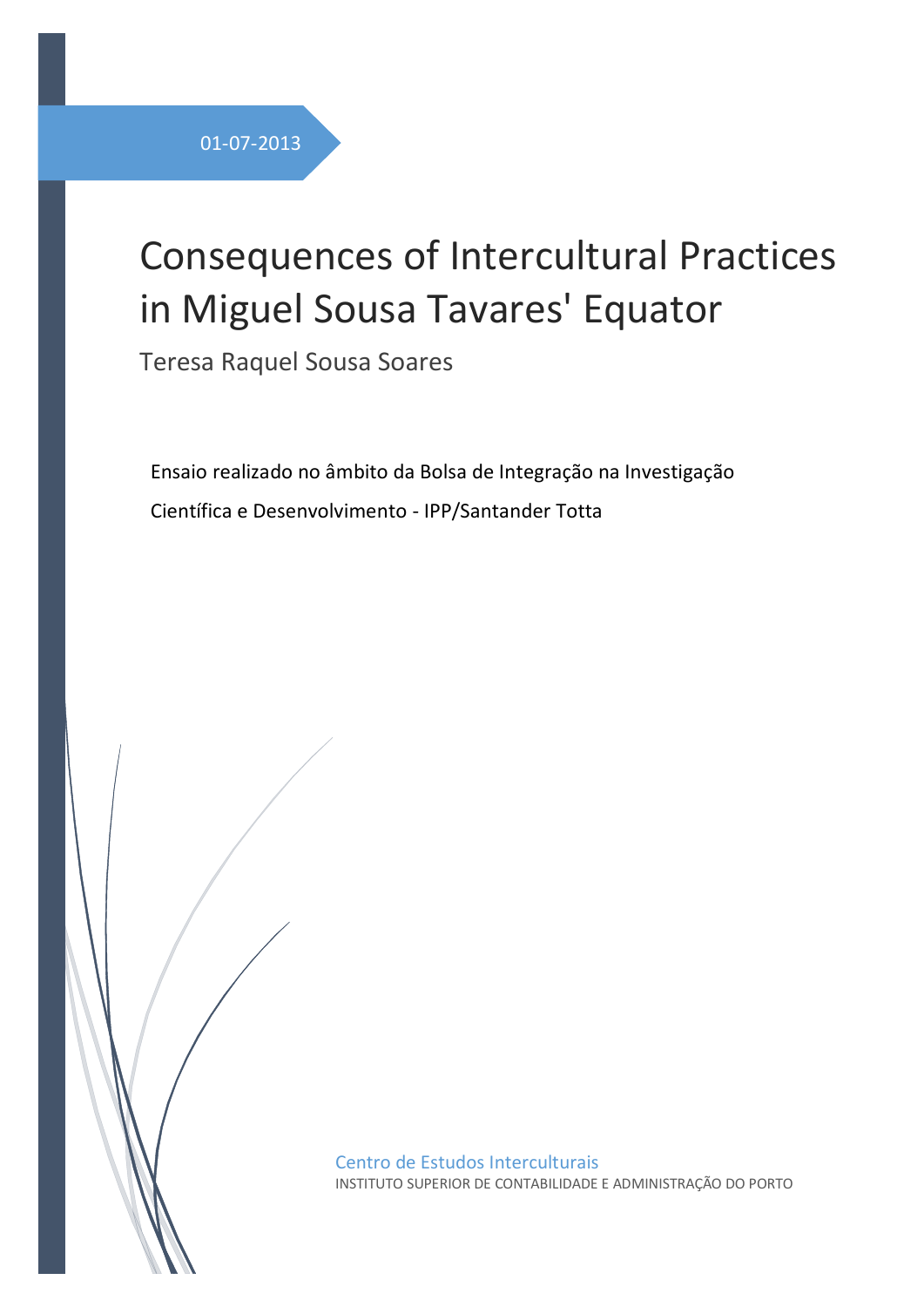

#### **KEY WORDS:** Racism, Essentialism, Slavery, Representation, Structures of feeling

#### **Introduction**

This article involves the analysis of a case-study, so I have chosen *Equador* by the Portuguese author Miguel Sousa Tavares. His book recreates the story of Sao Tome and Principe's people living under strict circumstances, while belonging to the Portuguese empire as one of its overseas' province. The forthcoming lines contain an approach to interculturality by analyzing these concrete circumstances. These lines also describe and study the differences between cultures - the Portuguese, as a European culture, and the Equatorial, as a colonized people's culture. The theme is old, but always relevant: the clash of value systems and the impossibility of forcibly overlaying one society on another.

Slavery has existed as a common practice in most civilizations throughout history, based upon the superiority of a human being towards another. In socially hierarchized communities slavery was a major principle, almost a need. That way, some would benefit from exuberating privileges but many others only from hard working and giving their freedom up to be mistreated instead. In order to have a socially structured community, they were to be seriously and consciously neglected.

Even though the practice of enslaving people varied accordingly to the location in time and space, it never ceased, but spread all over the world instead. It had a big impact from the  $15<sup>th</sup>$  century onwards, with the discovery of "new worlds" and new enslaving methods. Portugal was a pioneer in this reality, with the expeditions to Africa, sighting new routes to commercialize this wide labor force throughout Europe, thus enabling the country's economical enrichment.

The practice of racism, on the other hand, assumed people were to be classified and put apart based on their ethnic characteristics. It included behaviors, customs, traditions, beliefs, thoughts, practices and interests.

By joining these two strong types of prejudice together, it meant people were diminished not only just because they were represented as less than the white settlers, but also by their ethnic characteristics and traditions.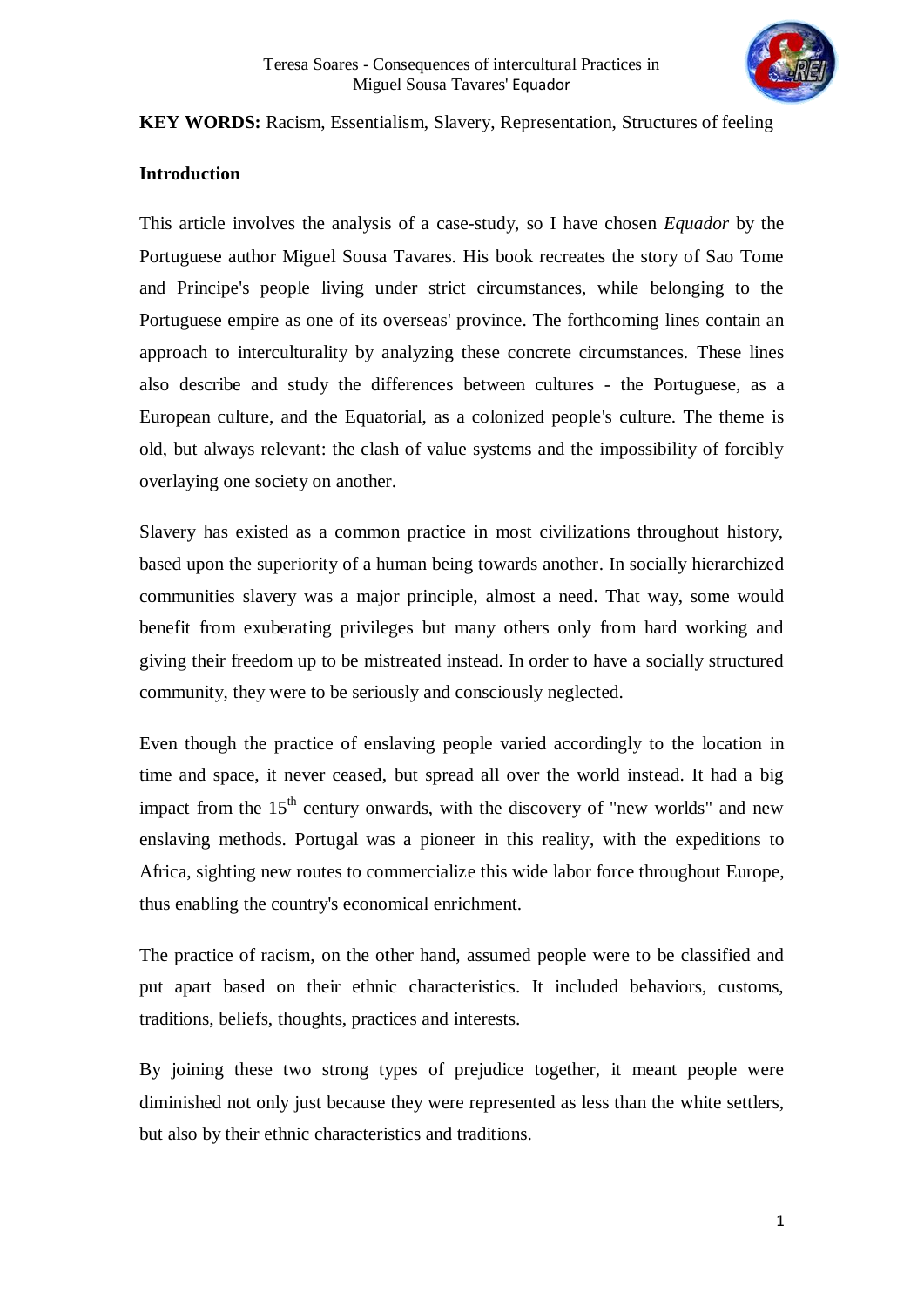

## **Resumo**

Este ensaio envolve a análise de um estudo de caso, portanto escolhi o livro *Equador,* do autor Miguel Sousa Tavares. A sua prosa recria a história do povo de São Tomé e Príncipe sob circunstâncias bastante rígidas, enquanto Província Ultramarina do Império Português. Este contexto será analisado daqui em diante abordando a questão da interculturalidade. São, assim, expostas e comentadas as diferenças existentes entre duas culturas - a Portuguesa, enquanto sociedade europeia; e a Equatorial, enquanto povo colonizado. É um tema antigo, mas sempre relevante: o conflito entre sistemas de valores e a impossibilidade de sobrepor coercivamente uma sociedade perante outra.

Das temáticas a ser abordadas, destacam-se a escravatura e o racismo. A escravatura existe desde sempre como prática comum a vários povos, por forma a levar a cabo a superioridade de um povo através da força. Por sua parte, a prática do racismo, fomenta a questão étnica como fator de inferiorização.

Aliada a estes temas, ocorre a tentativa de sobreposição da cultura europeia portuguesa à cultura africana equatorial, motivada pela expansão do Império Português do século XIX e início do século XX, e pelo crescente interesse na exploração das terras colonizadas, especificamente nas suas matérias-primas.

## **Historical Contextualization**

 $\overline{a}$ 

During the reign (October  $19<sup>th</sup> 1889$  - February  $8<sup>th</sup> 1908$ ) of King D. Carlos I (September  $28<sup>th</sup> 1863$  - February  $8<sup>th</sup> 1908$ ), Portugal struggled with several political and economic crises, a situation that has stretched overseas. These crises were motivated by the aging of the well-known system of *Rotativismo<sup>1</sup>* that kept complying manipulated and discredited elections, as most times there was no change regarding small parties. A Government not chosen by the population but by the King himself, with all influences attached, didn't administrate the nation properly. This uncertainty reached the colonies and eventually led, as e.g., to the dismissal of one of the colonies' - Sao Tome and Principe - previous Governor.

 $1$  Portuguese political system which consisted in power sharing between the two major political parties of the center-right and center-left.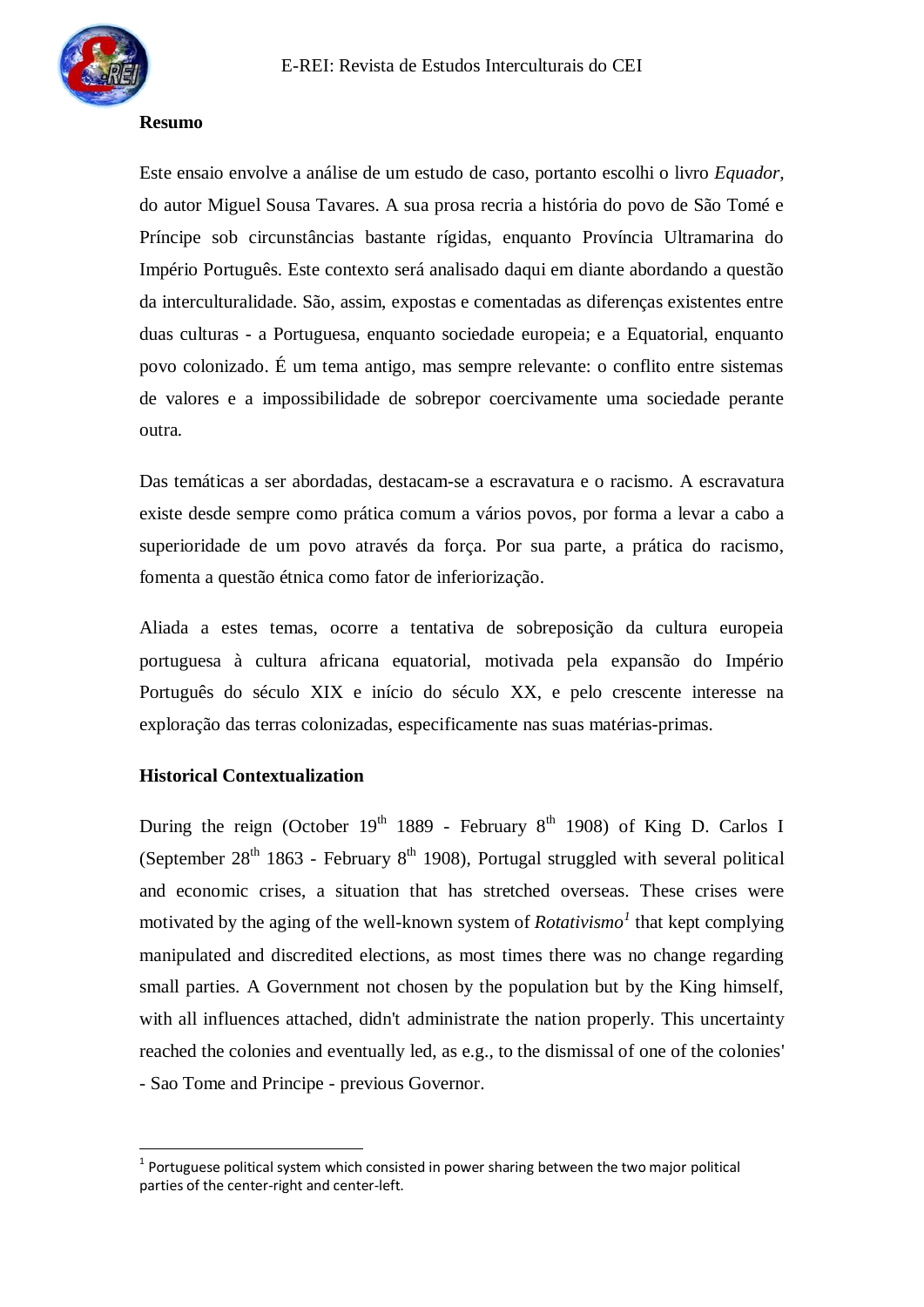

Around the world, the Russian-Japanese War, which also involved China, Korea, Europe and the United States, came to an end with the Russians' defeat. Both parts signed the Treaty of Portsmouth - a treaty of peace, agreeing to settle harmony and armistice.

The war and the treaty had signaled the emergence of Japan as a world power, whilst the USA became a significant force in world diplomacy due to the mediating role of Theodore Roosevelt in peace negotiations, and led Russia to abandon its expansionist policies.

Concerning Portugal's international image, the British press had published, in bold letters: "Slavery still alive in Portuguese African colonies"<sup>2</sup>.

# **Contextualization of the Narrative**

Given Portugal's economic and social circumstances, the situation in colonies wasn't any better. And, as mentioned before, the previous Governor of Sao Tome and Principe was dismissed due to the Empire's crisis. Miguel Sousa Tavares tells us in his book that a new one had been chosen and, therefore, that he had to travel urgently to the colony.

The story here considered specifically portrays a Portuguese bohemian young man - Luís Bernardo Valença - that is invited by King Dom Carlos to take over the position of Governor of Sao Tome and Principe's island.

In this period, Sao Tome and Principe, located in Equator, like most of the empire's many colonies, struggles with slavery, racism, essentialism and other prejudices and problems. Given the situation, the world economic potencies, among which England, try, under the shield of a "hypocrite humanism", to eliminate the Portuguese cocoa producers' competition, with the alleged illegal use of slave work, and encouraging the boycott to Sao Tome's coffee. A real act of humanism would consider not someone's own interests over the rest - although claiming for the change of an unethical situation, for that unbearable and intolerable - but human welfare above all.

 $\overline{\phantom{a}}$ 2 TAVARES, Miguel Sousa, *Equador*, Lisboa: Oficina do Livro, 2003, p. 34.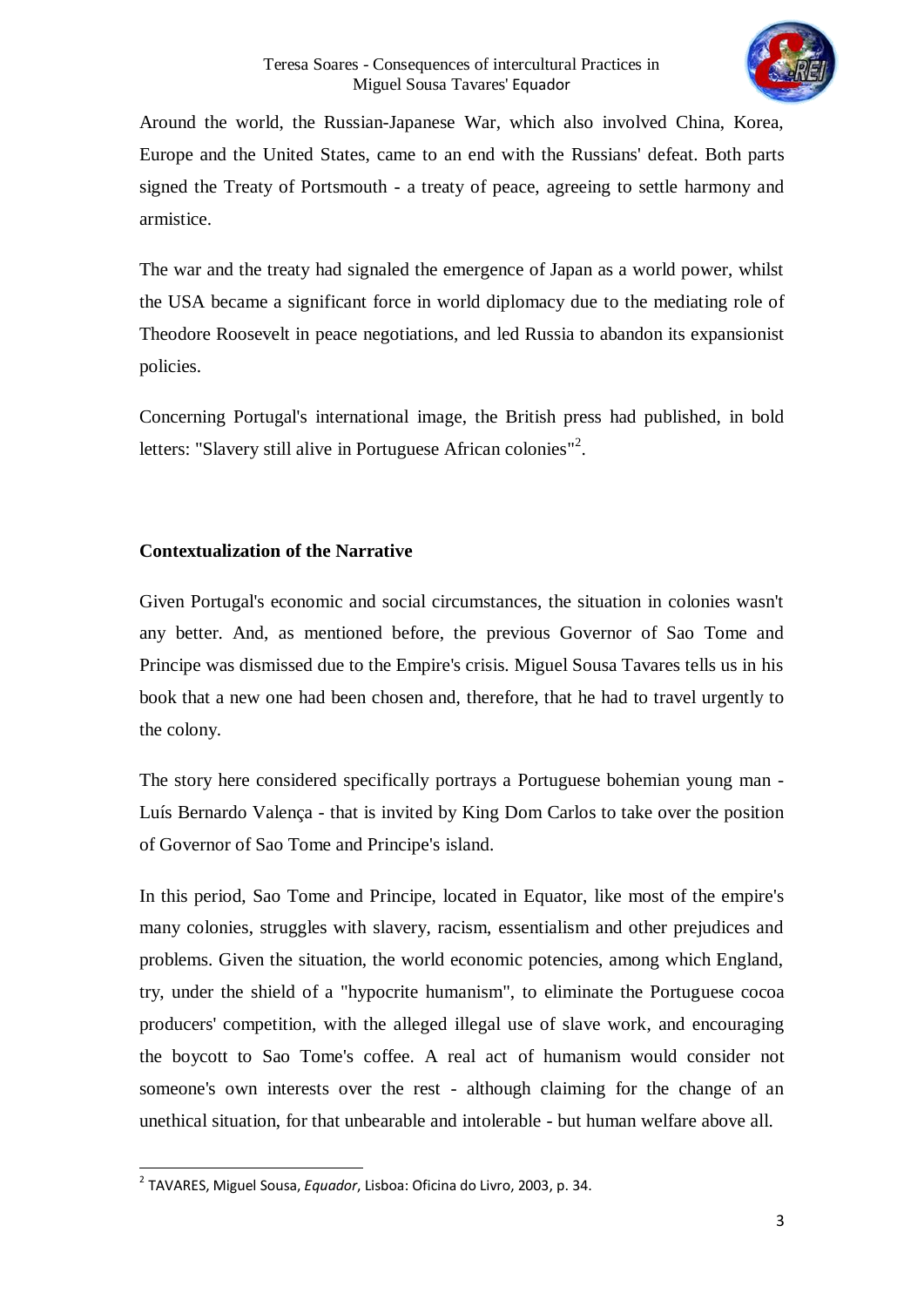

The colony is ruled by a Portuguese governor, so he protects the nation's best interests. But instead of persuading the British that all anti-slavery agreements are being observed, he ends up trying to stand up for the black slaves' rights, to be well treated, fed and paid instead. Slavery wouldn't be considered a *problem* by them, if its abolition hadn't already been published.

Slavery was abolished by Marquês de Pombal in 1761, even though the first slaves were released from their condition by the Government only in 1854. In February 25th 1869, slavery was abolished in the entire Portuguese empire. Worldwide, its abolishment only happened in 1948, with the Human Rights Declaration, where one can read in article 4: "No one shall be held in slavery or servitude; slavery and the slave trade shall be prohibited in all their forms."<sup>3</sup>

In spite of all those obstacles, the truth was that, indeed, slavery was still being practised by Portuguese colonizers in the island of Sao Tome. Thus, with the British intents of exposing the situation, the new Governor started his evaluation of Sao Tome and Principe's labor conditions. When he came to that fatidic conclusion, he actually wanted to put an end to it - not only because he should prove to the British the inexistence of slavery, but also because it was against his own principles and beliefs. Though he didn't have any support from the Empire's metropolis - Lisbon -, he went forward with the idea. While visiting plantations, he would always want to know more about the working and living conditions of workers. He once represented a slave in court, as otherwise the slave would be denied defense, provoking the anger of the plantations' owners, who were obviously not pleased with the Governor's interfering with their issues.

# **Theory and the Narrative**

As it has been said above, there has always been prejudice and ideologies amongst and against people influencing them. These topics have become a kind of social structure frequently used between cultures. In order to become 'superior' individuals, 'others' have been intentionally created. They were intentionally created and did not

<sup>&</sup>lt;sup>3</sup> <http://www.un.org/en/documents/udhr/index.shtml#a4>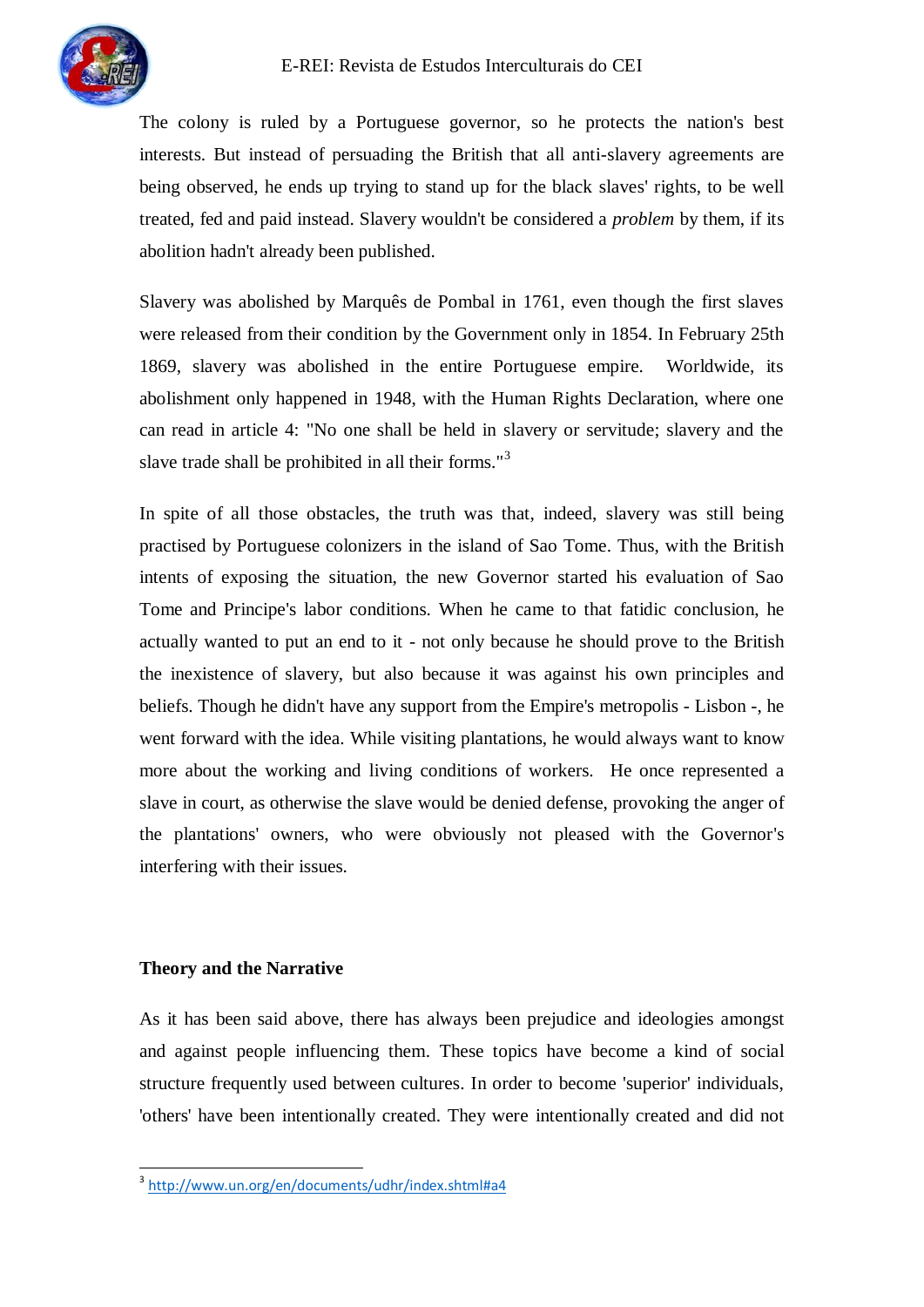#### Teresa Soares - Consequences of intercultural Practices in Miguel Sousa Tavares' Equador



just appear, by the simple fact that people always tend to make representations of what they do not know well: "Awkward and faddish as it may sound, othering expresses the insight that the Other is never simply given, never just found or encountered, but made"<sup>4</sup>.

That is considered to be the case, once the "inferiors" are always the ones about whom nothing or little is known; whose practices, traditions, behaviors and interests end up being underrated and thought of less relevance, because that is what the 'superiors' intend that everyone else should believe in. It must be clear that, in the analysis of this case-study, the 'inferiors' are the black enslaved and the 'superiors' are those who "own" them, the white folks. That leads us to the idea of representation: we see what we are shown, and what we are shown is not chosen by us, but by the so called 'superiors':

*(…) we give things meaning by how we represent them - the words we use about them, the stories we tell about them, the images of them we produce, the emotions we associate with them, the ways we classify and conceptualize them, the values we place on them.* 5

Accordingly, whatever we are shown may not correspond to the truth and be a mere representation of untrue facts. Also what we understand is what we are given to know, not always what we want or choose to. That said one may not know what truth really is but only a part of it, and most of the times a misrepresented one. That is why I consider that, in the book *Equator*, the black community is presented and represented as an acculturate community by those who want to classify them for less than they truly are.

To the idea of representation is inherent the concept of identity. A represented culture or identity, although sometimes not accurate, is not steady, but uncertain and evolving. However, accordingly to Essentialism, that is not the right definition of identity. It is, then, fixed in a determined original moment with an inherent set of

 $\overline{a}$ 

<sup>&</sup>lt;sup>4</sup> FABIAN, Johannes; "Presence and Representation: The Other and Anthropological Writing", in *Othering: Representations and Realities* - *Critical Inquiry Journal*, Vol. 16, No. 4. Chicago: The University of Chicago Press, 1990, p. 754.

<sup>5</sup> HALL, Stuart (ed.). *Representation: Cultural Representations and Signifying Practices*. London: Sage Publications/Open University, 1997, p. 3.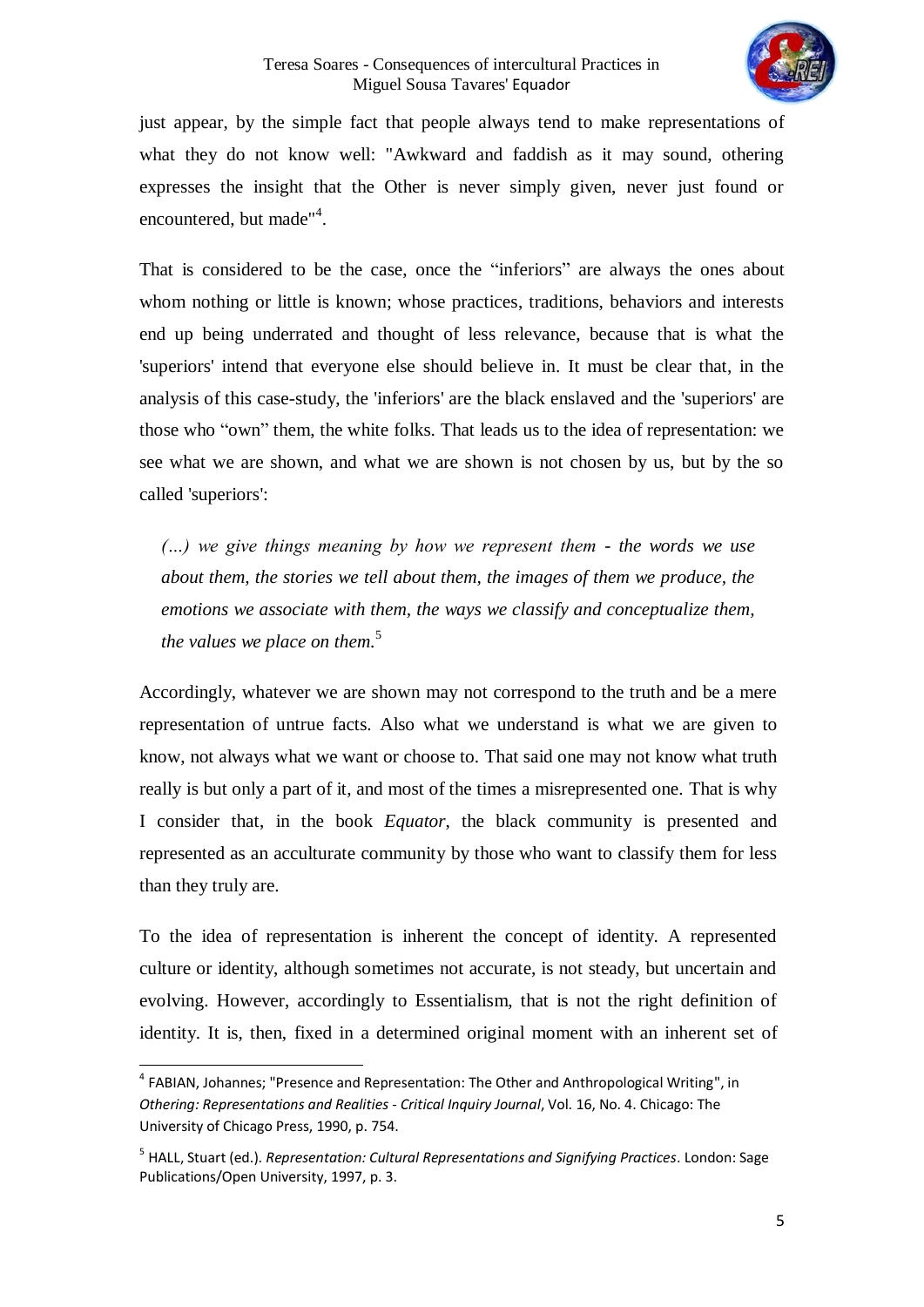permanent, unalterable and authentic characteristics, belonging to a certain group, opposing another, that surpass History. Allowing this, it is possible to conclude that the representation of an identity is, therefore, permanent and changeless, and that process is an act of power, what will lead us to the subject of slavery, even if mitigated.

Some of the governors that have administrated the island of Sao Tome used to go along with the Portuguese plantation' owners enslaving policy, once it allowed them to have a higher income at lower prices. The British also had cocoa and coffee companies that were of comparatively inferior success, because their labor force was being (well) paid and that was to increase the product's final rate, thus making Portuguese products to be preferred for their lower price. Therefore, their interest in proving the occurring fraud in the Portuguese colony in Equator increased considerably.

Despite that intention, their real interest was income, and even though the British weren't exempt of enslaving their supposed employees, they were really interested in profiting from the situation, once Portuguese products always ended up being cheaper.

The book draws a parallel between the mundane and consumerist life already existent in Lisbon (the capital of the empire) and the sad reality of slave trade and exploitation in the underdeveloped atmosphere lived in the Portuguese colonies, a parallel which is about to be explained.

# **BACKGROUNDS OF PREJUDICE**

The black slaves in Sao Tome and Principe were underpaid, overworked and for that poorly lived. As a result, they became unsatisfied, frustrated and unbelieving about the idea of a better life, with better and worthy people than the white Portuguese plantation owners, who were constantly mistreating them.

Five topics will be approached, in order to present a thorough analysis of this casestudy and enlighten the previous mentioned parallel between the mundane and bohemian life in the metropolis - Lisbon - and the overlaying and dominant society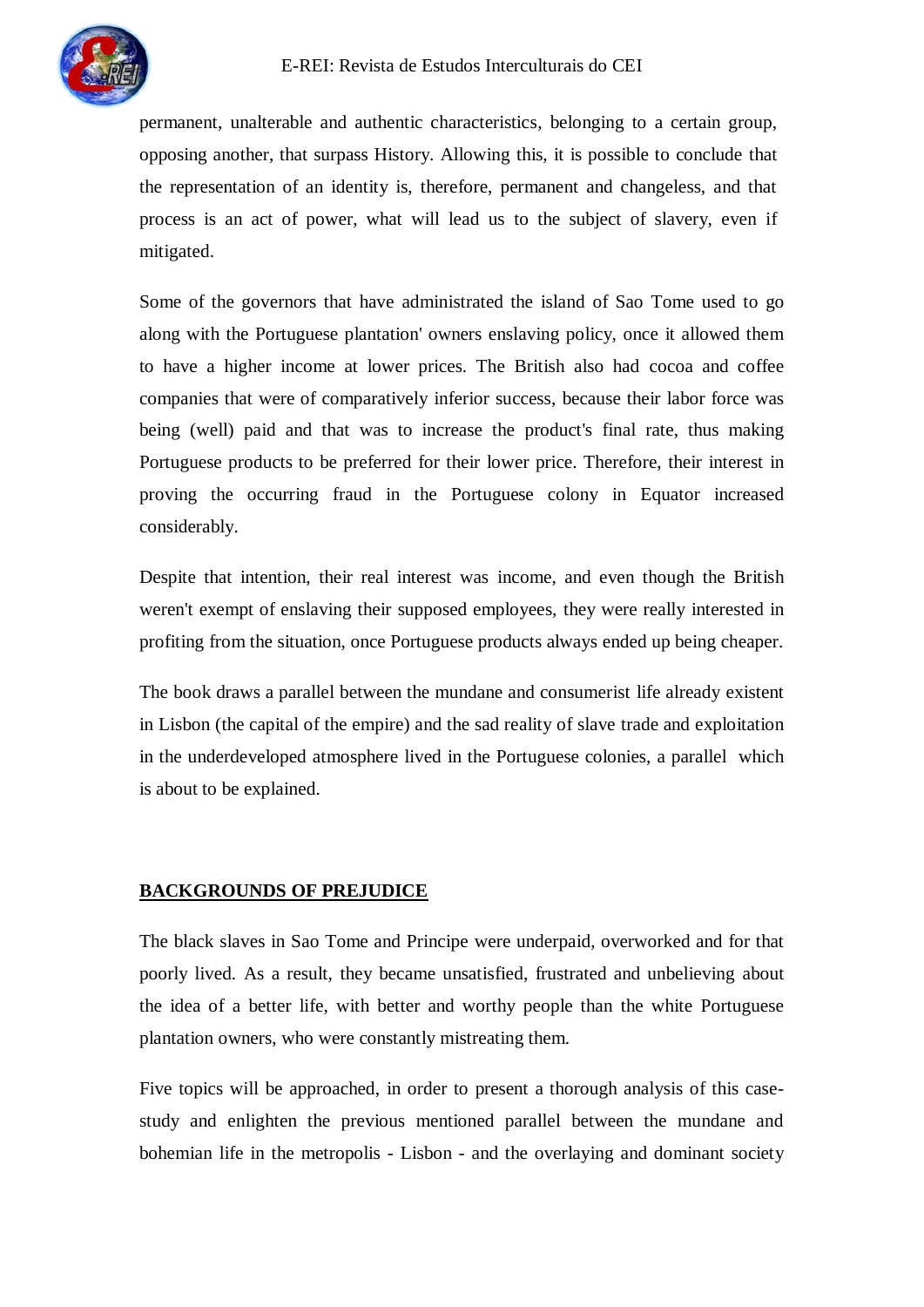

that Portuguese people created in the colonies, while enslaving black people. The backgrounds explored are: working conditions; eating habits; housing situation; performance in social events - including dress code and behavior patterns; and forms of family structure - including women's social condition.

Before I begin, I find it essential to say that the author, Miguel Sousa Tavares, begins the book with a definition of *Equador* as a *line that divides earth in north and south hemispheres, a line of demarcation and boundary between two worlds,* but also as *a*  possible contraction of the expression «é com a dor» («é cum a dor», in ancient Portuguese), that means "with pain" or "painfully"<sup>6</sup>. This possible definition is allusive to the suffering, majorly silent - voluntary or not - of the enslaved natives.

Right from here we see the intent of the author to expose this reality of prejudice too. And that may be considered as one of the basis of this case study analysis.

 $\overline{\phantom{a}}$ 

<sup>6</sup> TAVARES, Miguel Sousa, *Equador*, Lisboa: Oficina do Livro, 2003, p. 3 (my translation).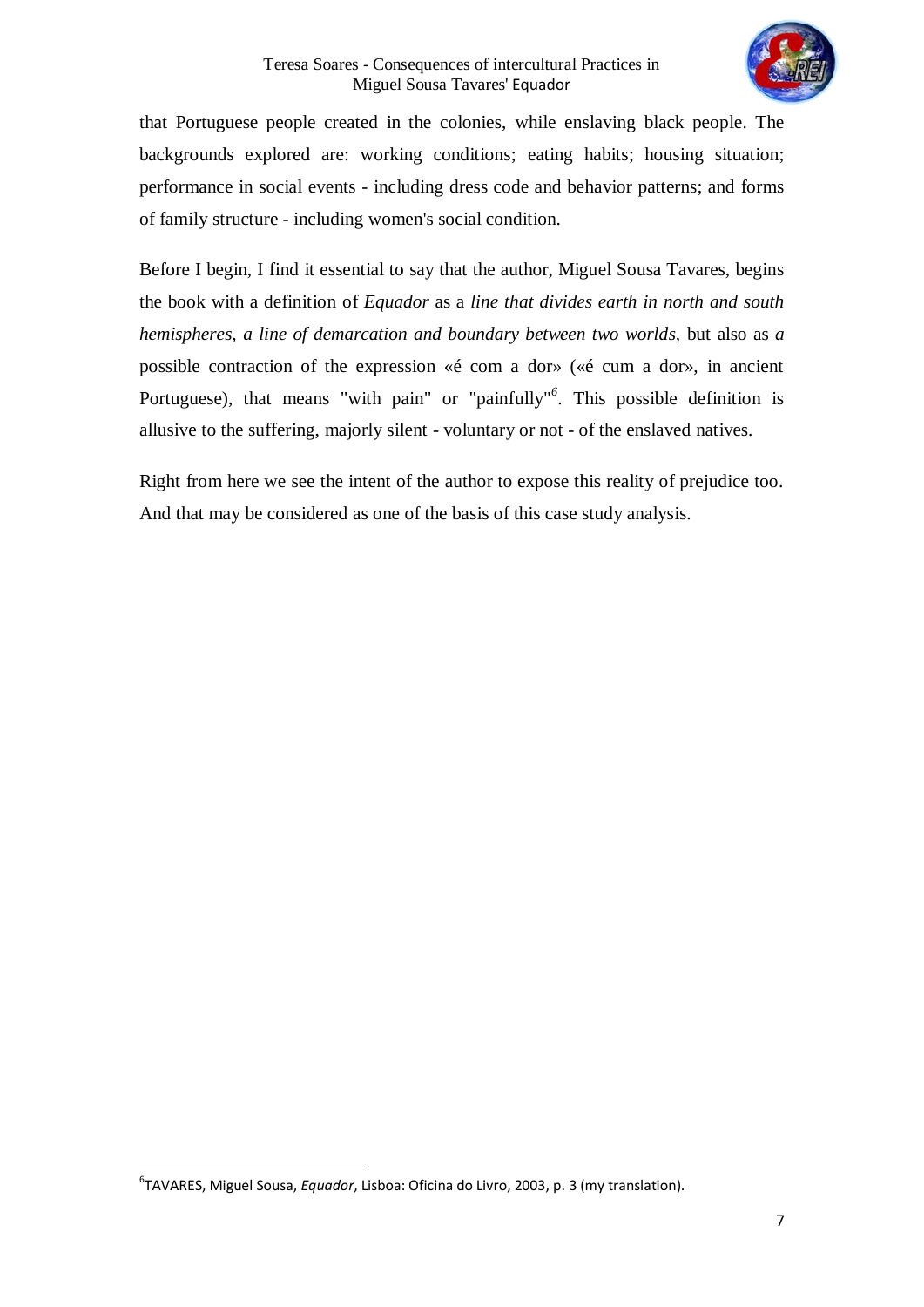

# **1. WORKING**

On what concerns working conditions, they would differ accordingly to social status, as it still works nowadays. Having money, coming from a wealthy and renowned family, or being white are aspects that used to influence a person's working role or placement. Sometimes being white was enough, and being wealthy was only a natural consequence.

Portuguese people in Equator's Sao Tome acted as land and people owners, as if they were able to do whatever they wanted. According to that idea - a deeply entrenched structure of feeling - all white Portuguese usually employed black people and not otherwise. These structures were embedded in the colonizers' minds as a real conviction, and led them to provide black people only the basics - generally, not even that - to ease their labor journey.

Native people were considered hired workers and, as the head of one of the slave quarters states, they would "have working schedules, Sundays to rest, medical assistance, lodging or housing supplied by the slave quarters"<sup>7</sup>. Though, when he is asked if the so called workers are free, the answer is that they don't leave just because they don't want to.

These conditions were to be taken as a payment, as a reward for working non-stop as if they would have a choice, as we will see - for the plantation owners. Furthermore, they wouldn't be allowed to fight back, complain or even just think about it. It was mostly as if "Did you work hard today? Weren't you whipped? Good! Now you may rest for another day like this in the morning. And be thankful for that!".

But the reality is that they were given poor housing, poor and few meals a day, some *"time out"* and mostly hard work.

Indeed, when an employee/slave was not pleasing his owner with his work he would be instantly and constantly whipped. Even taking a breath would be considered

 7 TAVARES, Miguel Sousa, *Equador*, Lisboa: Oficina do Livro, 2003, p. 112 (my translation).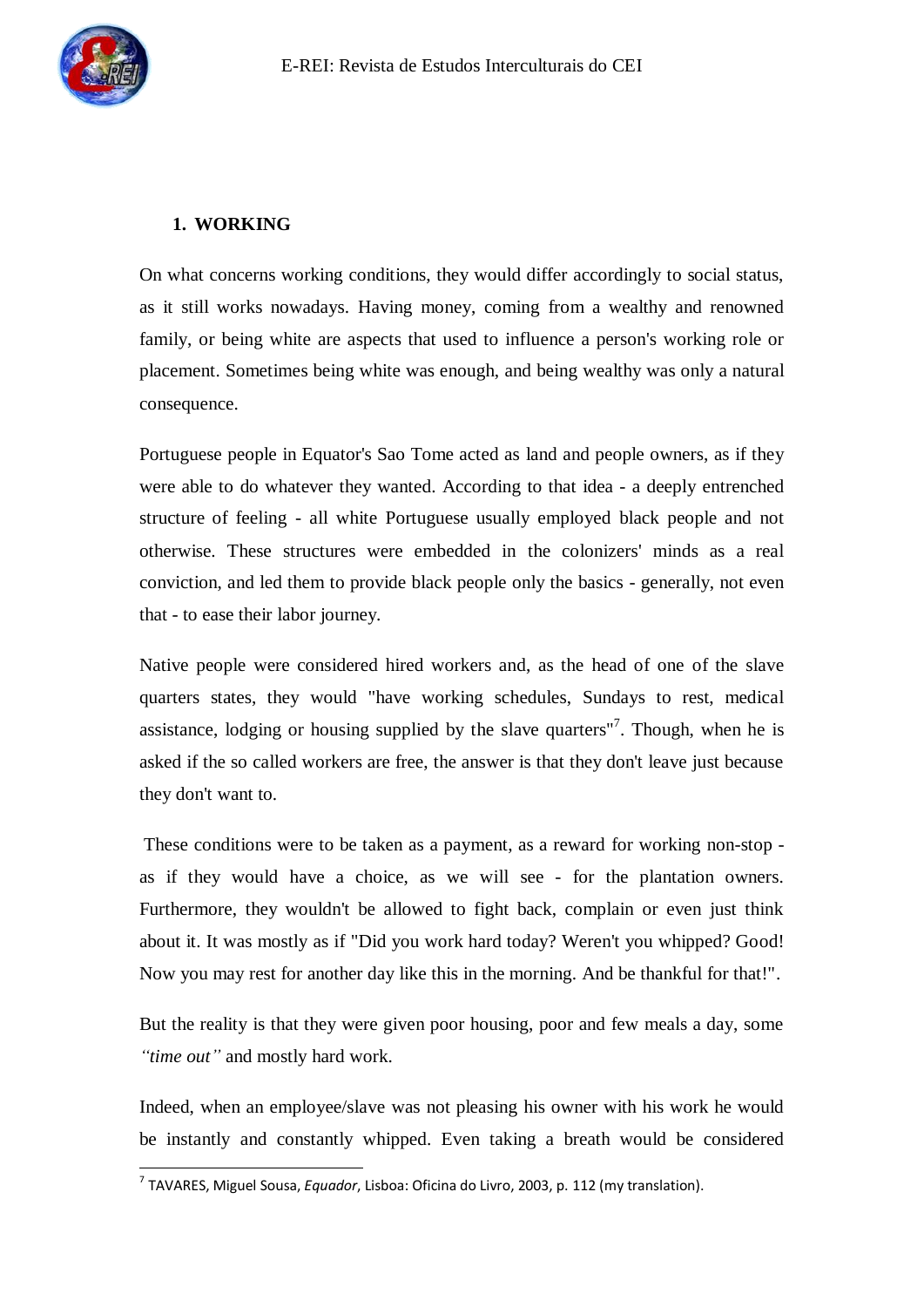

harmful to the plantation's profits. In reality, it would be impossible for black employees to work better, not only due to the heaviness of the working conditions, but also due to the poor meals they had, which weakened their health.

# **2. EATING**

 $\overline{\phantom{a}}$ 

Eating habits were also a factor of distinction, once white people could afford and were allowed to have full table meals and nutritious eating habits. On the other hand, the locals would have to be satisfied with simple, kind of "ready-made" and basic meals, since they couldn't manage to pay for better or healthier food.

In the metropolis, one could have for breakfast "tea, French toasts, goat cheese, peach jelly and scrambled eggs with ham<sup>18</sup>. Even on the Island the white population would be offered "a reasonable white wine along with a course of shrimp seasoned with hot sauce and puree or roasted porgy, with *matabala*<sup>9</sup> and fried onions<sup>"10</sup>; for dessert, they would even have "pudding and fruit salad"<sup>11</sup>.

On the other side, in the plantations, black workers would be simply served a "bowl of cooked flour and a liter of boiled water, [served] in brass mugs"; while, in the same workplace, the Governor and the plantation owner would be having "fried pork meat with beans, banana dessert, followed by coffee and brandy"<sup>12</sup>. These clear opposite evidences, present in Miguel Sousa Tavares's book, only support and strengthen the concept of discrimination by race and social status. The simplest meals to the simplest - and, as thought back then, the lowest - of people. The black wouldn't be worthy of better, neither could they manage to pay for it.

<sup>8</sup> TAVARES, Miguel Sousa, *Equador*, Lisboa: Oficina do Livro, 2003, p. 20 (my translation).

 $^9$  Herbaceous spontaneous plant, from the family of Dioscoreaceae, with large shield-shaped leaves, which are starchy tubers alternative to potatoes, though less soft. Typical in Sao Tome and Principe.

<sup>10</sup> TAVARES, Miguel Sousa, *Equador*, Lisboa: Oficina do Livro, 2003, p. 215 (my translation). <sup>11</sup> TAVARES, Miguel Sousa, *Equador*, Lisboa: Oficina do Livro, 2003, p. 140 (my translation).

<sup>&</sup>lt;sup>12</sup>TAVARES, Miguel Sousa, Equador, Lisboa: Oficina do Livro, 2003, p. 117 (my translation).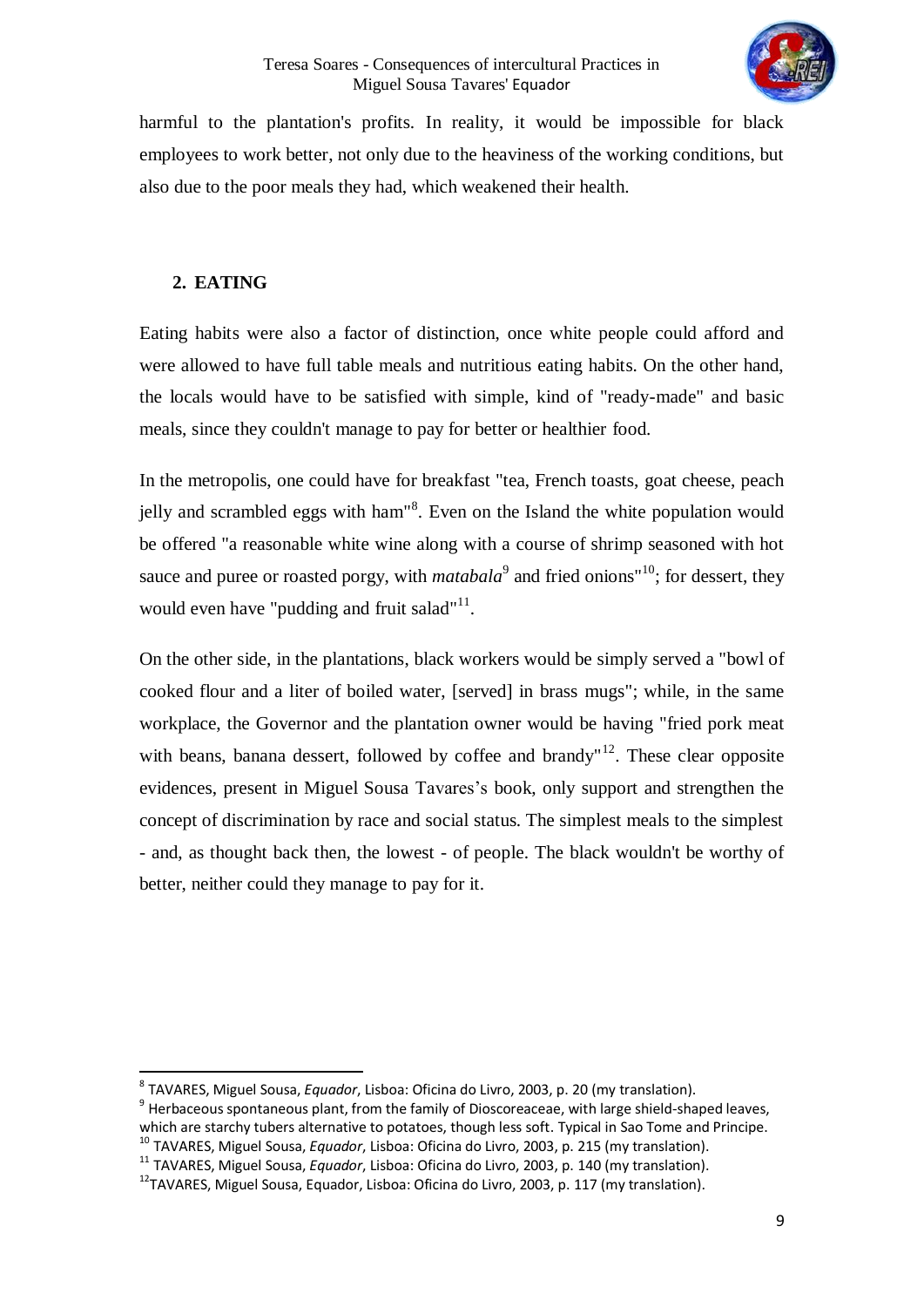

 $\overline{a}$ 

# **3. HOUSING**

As we can see in the book, and concerning the locals' way of living and the conditions beneath that, it is correct to reemphasize that they did not know better. Unhealthy meals and poor housing were the main effects of their poverty.

On what concerns housing specifically, the book let us percept that whereas the natives had the most basic facilities, Portuguese people, including the Governor himself, could appreciate the comfort of big mansions. Locals had Sao Tome's typical facilities such as a "cubata" - "a simple wooden construction covered in palm tree leaves or solid mud<sup>"13</sup>- and colonizers had guards on their fences, to keep them safe as they were actually powerful important people in this colonial society.

Also, there was not a "single car" on the island, only the town center had "street lights" and "there was no factory or industry worthy of that designation"<sup>14</sup>. Sao Tome was considered a poor and underdeveloped island, which "lacks everything that is world, as we know in Europe and other civilized countries", it is in its "rough and primitive form". Another proof of that is when the King himself explains, when he summons the Governor-to be, that in the island Luís Bernardo Valença "will be accommodated with all the luxuries inherent to his post, operating in the colony, and that I suspect are not that many, only enough"<sup>15</sup>. This is a conscientious and standardized representation, more than a subconscious prejudice, as this was a common and perfectly normal practice - after all, the black slaves were to be considered inferior and live accordingly, in a likewise inferior environment.

<sup>13</sup> TAVARES, Miguel Sousa, *Equador*, Lisboa: Oficina do Livro, 2003, p. 105 (my translation).

<sup>14</sup> TAVARES, Miguel Sousa, *Equador*, Lisboa: Oficina do Livro, 2003, p. 74 (my translation).

<sup>15</sup> TAVARES, Miguel Sousa, *Equador*, Lisboa: Oficina do Livro, 2003, p. 31 (my translation).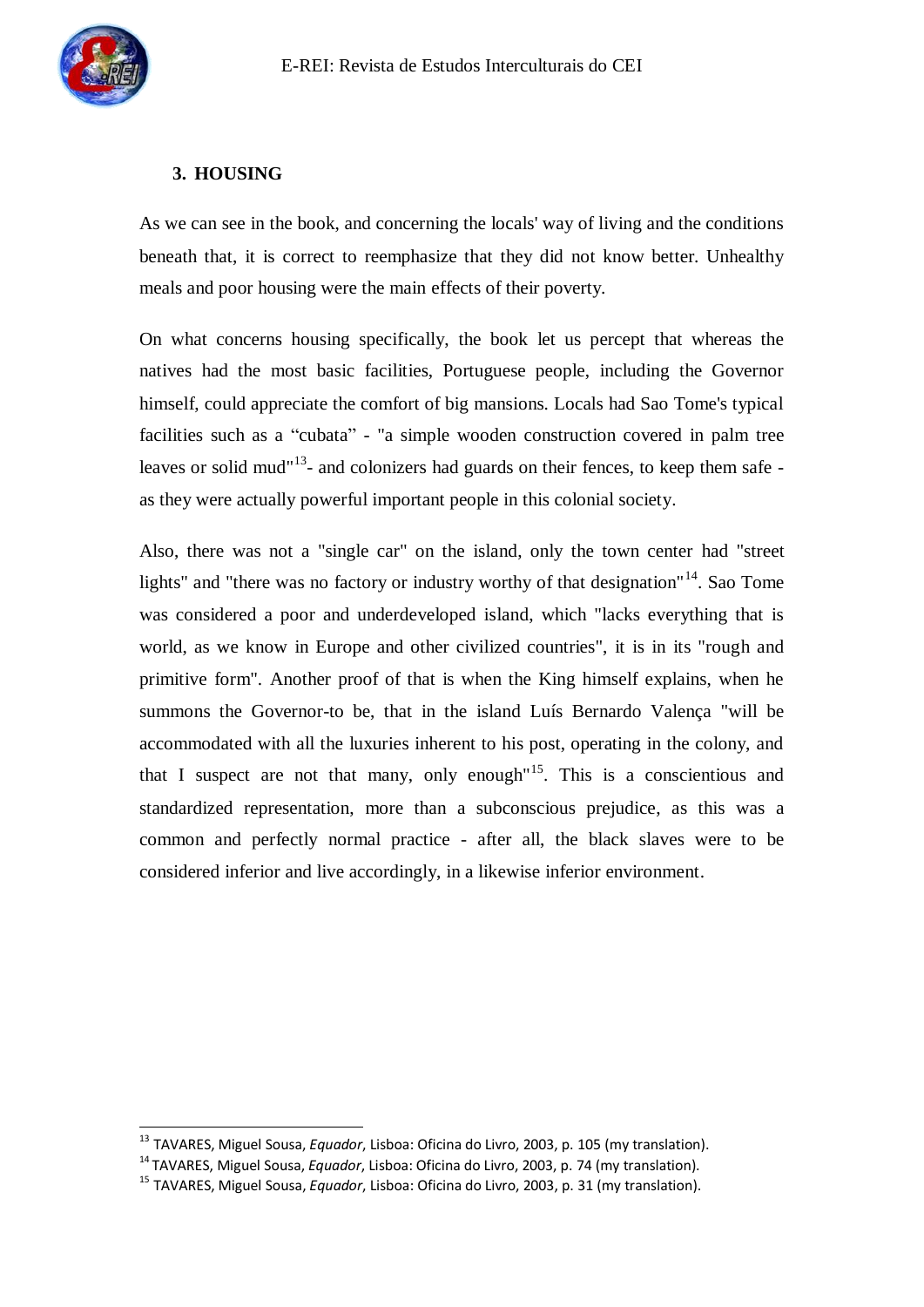

## **4. SOCIAL LIFE**

As there were no street lights, clearly there wouldn't be places to develop and cultivate the arts and formal knowledge. On one side, in order not to let the black community grow smarter, but, on the other side, because there were no actual conditions for it. There were no accommodations like in the metropolis, where the Governor was used to go to clubs, restaurants, theatres and even brothels.

The Governor even states that in Sao Tome he had to "abandon commodity and comfort, but also his social life and cultural routine" in order to "get stuck in an island, in the middle of the ocean, at the end of the world (…) where even the black slaves are forcibly shipped to  $16$ . As he demonstrates his discontent towards the socioeconomic circumstances in Sao Tome and Principe, he realizes that black people are forced to go there to work, through slave trade, and that they are mistreated as well.

## **CULTURAL BEHAVIOURS**

The author expresses the point of view of one of the black slaves, as a rebellion is being solved by the Portuguese governor:

*(…) It is rare for a white man to keep a promise made to a black man. God did not create the world for white people to feel bad for the black ones or to acknowledge them any rights.*<sup>17</sup>

While this statement supports what has been said so far, it also describes and validates how black people felt uncomfortable when a white person reached out to greet them, hence they were not used to their sympathy, unless with seconds intents. Their look towards white people showed contempt and distrust; they expected nothing from them but hard work and no appropriate living conditions.

In an early  $20<sup>th</sup>$  century remote colony, mostly populated by black people considered as 'uncultivated' by the white elite - and lacking resources for cultural

 $\overline{a}$ 

<sup>16</sup> TAVARES, Miguel Sousa; *Equador*, Lisboa: Oficina do Livro, 2003, p. 61 (my translation).

<sup>17</sup> TAVARES, Miguel Sousa; *Equador*, Lisboa: Oficina do Livro, 2003, p. 275 (my translation).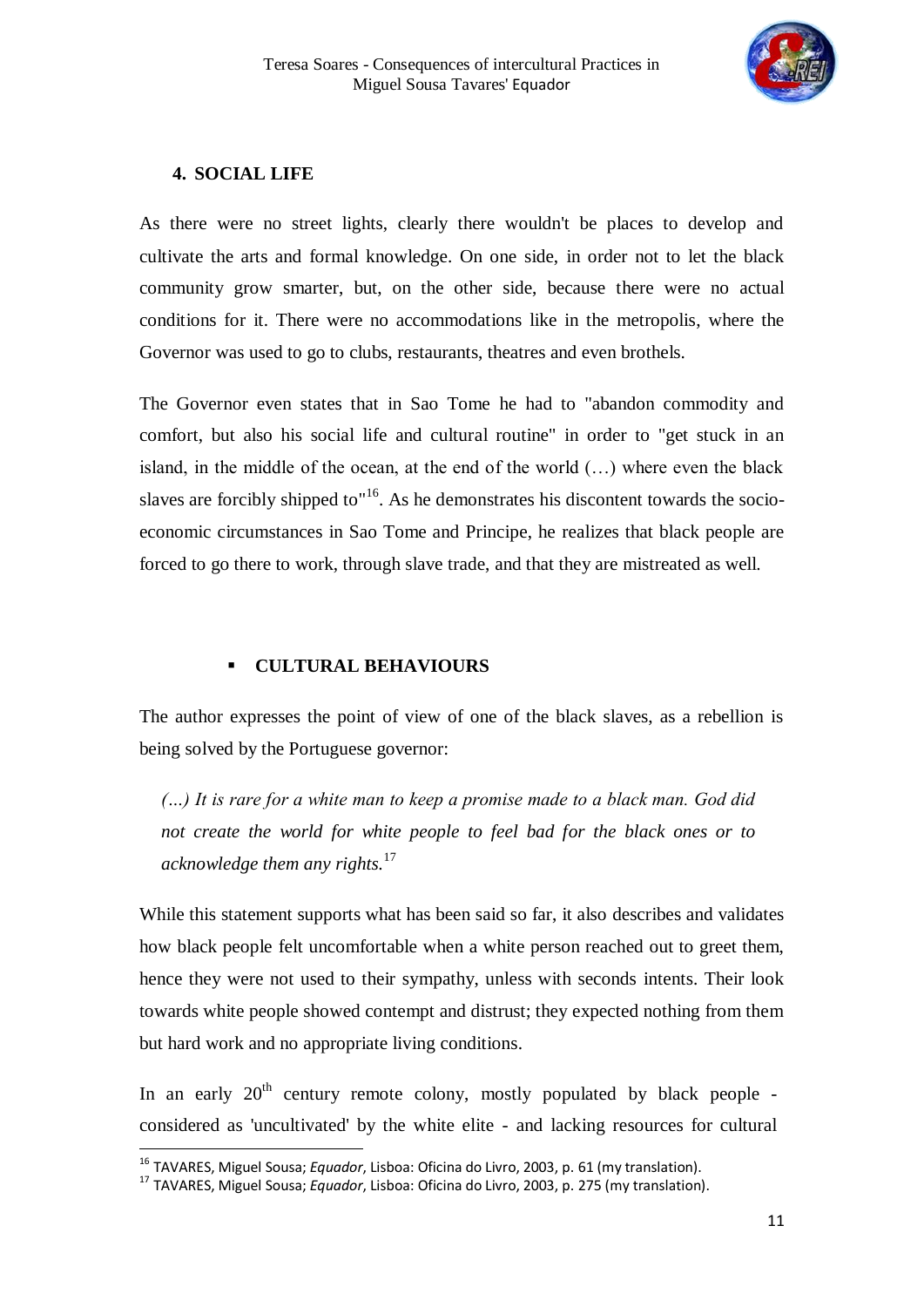$\overline{a}$ 

enrichment, the black community could not stand for their rights and complaint about what they thought was incorrect, in order to improve their conditions of living.

Based on these restraining circumstances, we can infer that they did not know better, not because they did not want to, but because they did not know how to. We may say, then, that they were not *taught* better, according to the philosophy of Mathew Arnold, as they were forced to leave their education in the hands of others. But these others were the white elite, who wanted the black to remain ignorant in order to protect their own interests and prevent the native forced labor from coming to an end. As 'uncultivated', the black community would accept what the 'superiors' or 'cultivated' - the white elite - would have to tell them, as it happened in white dominated education, which the slave workers were to accept gratefully and passively. It would never be their role to criticize or judge whatever the white elite had to "offer" them.

As an example, in several conversations with many slaves on their working contracts, the governor finds out that some of them had no idea of what he meant or when their contracts would end and some were even completely illiterate, although they said they had signed some document. Still, King Dom Carlos and other white men in the island considered the slaves "hired" workers.

The term *culture* can have different meanings: it may represent moral standards but also material principles. As a moral standard it may be considered a general process of intellectual, spiritual and aesthetic development. On the other hand, as a material value it is said to be the works and practices of intellectual and, especially, artistic activity $^{18}$ .

The white elite described in the book consider its own culture, works, practices and values to be the superior ones. Their interests and ideas are to be believed in and must prevail at all cost, and their knowledge would be the one that actually mattered. Thus black people were submitted to their ideologies and would have to think as white people did. Their culture did not have any weight in the day to day life in the eyes of the elite; therefore they were simply considered as working and non-thinking masses.

<sup>18</sup> WILLIAMS, Raymond. *Keywords: A Vocabulary of culture and society*. New York: Oxford University Press, 1983, p. 90.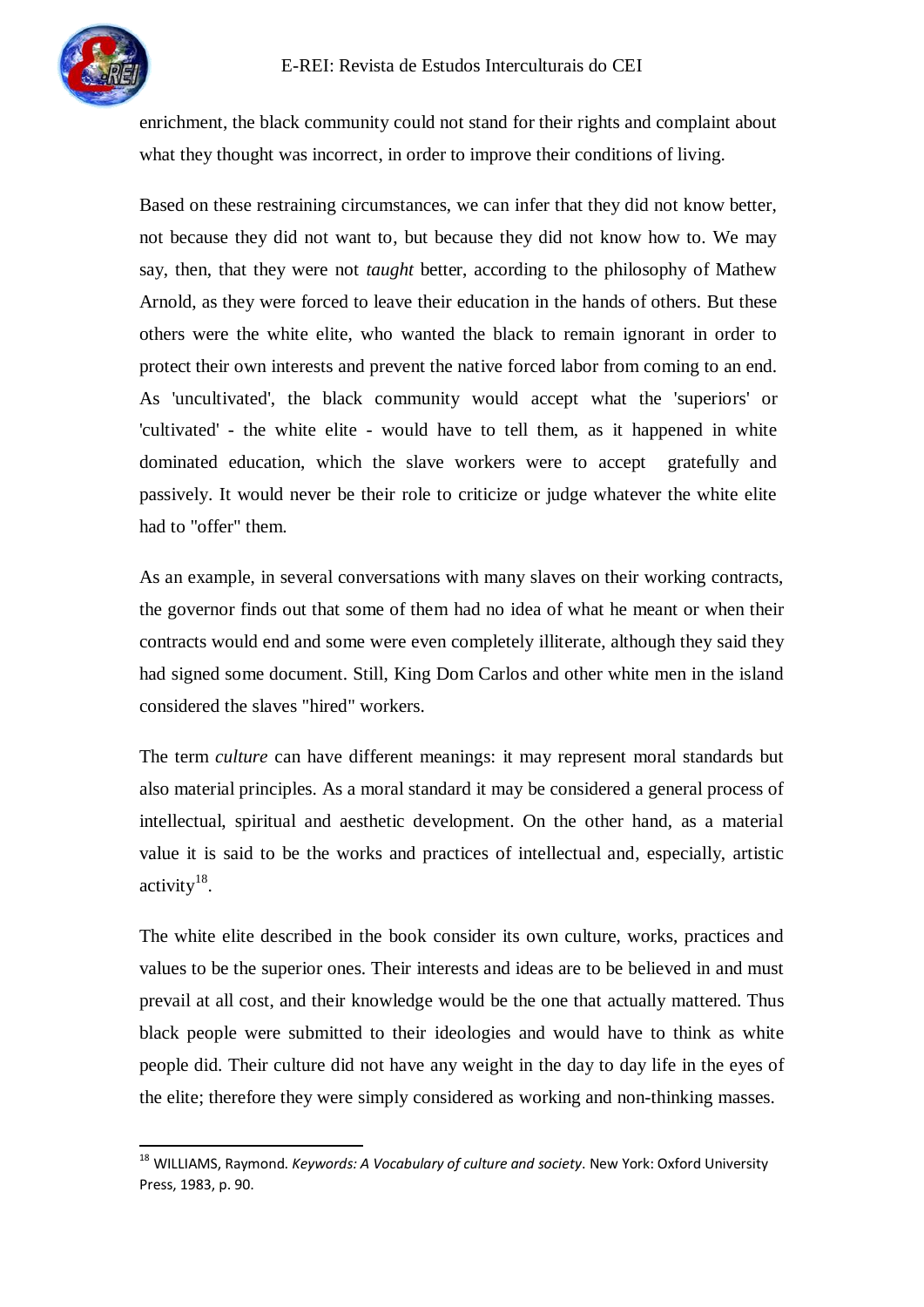

The most suitable definition of culture to apply in this case is what Matthew Arnold describes, in his work *Culture and Anarchy*, as "*the best that is known and thought about the world*" <sup>19</sup>, once the slaves actually didn't know better and were subjugated to whatever might be imposed upon them.

The author of the book also has an opinion on this, according to what has been said, as he thinks that the European, especially the Portuguese, way of colonizing wouldn't include learning at all, but only exploitation at its highest, without civilizing the slaves.

A culture, as in a community, is also based on common beliefs, ideals, thoughts and representations of the world. In the present subject, where the approached themes are, among others, racism and slavery, the notion of representation plays an essential part. Once, in a broad sense, it is "*a system in which human beings are the property of others*" <sup>20</sup>, in colonial centuries, those mentioned "others" would characterize a foreign culture based on isolated acts or beliefs, in order to suppress them. The process of reducing this different culture to nothing is a representation in itself.

# **TRADITIONS**

 $\overline{\phantom{a}}$ 

It is possible to deduce that this book doesn't depict much of the Equatorial traditions and customs. However, there is one that I consider very relevant, once it demonstrates the bare contrast between the Portuguese European culture and the one of Sao Tome's island. An awakening call at 4.30 am in a slave quarter is described, and the workers are humming:

*It was a sad chant (…) a singing moan. A moan for a lost world, only surviving in the memory of yore happy days. (…) An Africa in the endless horizon, and not that prison of 50 for 30 kilometers, that thick and permanently wet asphyxia, those narrow paths through the jungle, with its eternal nauseous cocoa odor, that same bell every day, ringing invariably at 4:30 am, 6 pm and* 

<sup>19</sup> ARNOLD, Matthew; *Culture and Anarchy: An Essay in Political and Social Criticism*. London: Cambridge University Press, 1869, Introduction and Chapter 1.

<sup>20</sup> BRACE, Laura; *The politics of property: Labour, freedom and belonging.* Edinburgh University Press Ltd., 2004, pp. 161-162.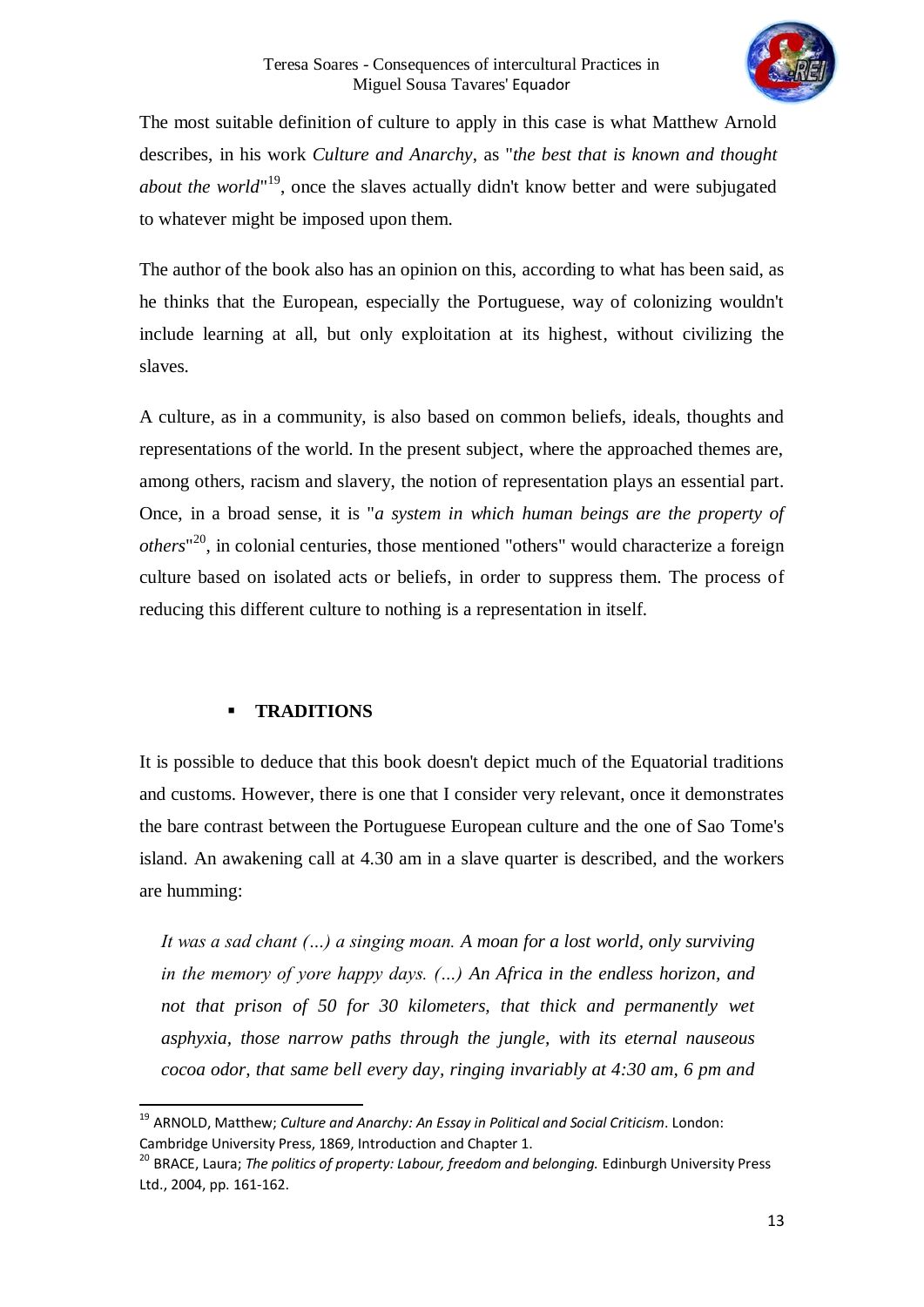

*9 pm, trapping their time, always inexorably equal and predictable, as if God had set them with a schedule at birth that nothing, nor even happiness or tragedy, nor joy or pain, could ever change.*

*(…) Luis Bernardo realized the most amazing discovery. He had heard that chant before. In another language, but exactly the same: in «L'Opéra», in Paris, 4 years before, while listening to* Nabuco*, by [Giuseppe]* Verdi. It was «*Va, pensiero», the Chorus of the Hebrew Slaves.*<sup>21</sup>

For some, that was the chant of dawn, the awakening to a new day of work - the actual workers; for others, the white elite, it is just a song from a fancy opera that was heard in a theater, while traveling around the world. This illustrates a dichotomy between the significance of a humble chorus that became well-known almost as an ironic hymn to the slaves, though their suffering is represented in the melody.

# **5. FAMILY AND WOMEN**

On this topic, there are also a few evidences in Miguel Sousa Tavares's prose, though the strongest one happens when the populating process is described to Governor Valença:

*- Do you know how we populated this land?*

*- Tell me.*

 $\overline{\phantom{a}}$ 

*- With the poor* minhotos *and* alentejanos *(…) their family is the black women they buy from the village chiefs, a bag of beans for a woman, a pig for two. Priest, marriage, registered children? My ass! That is about surviving and the unfortunate are glad to have one, two or three black women to call wives (…)<sup>22</sup>*

The value of family becomes completely underestimated because the main purpose is to get profit from the land; that is why they are called misfortuned - once the poor white settlers couldn't succeed in the continent or because they were deluded to a

<sup>21</sup> TAVARES, Miguel Sousa; *Equador*, Lisboa: Oficina do Livro, 2003, p. 115 (my translation).

<sup>22</sup> TAVARES, Miguel Sousa; *Equador*, Lisboa: Oficina do Livro, 2003, p. 70 (my translation).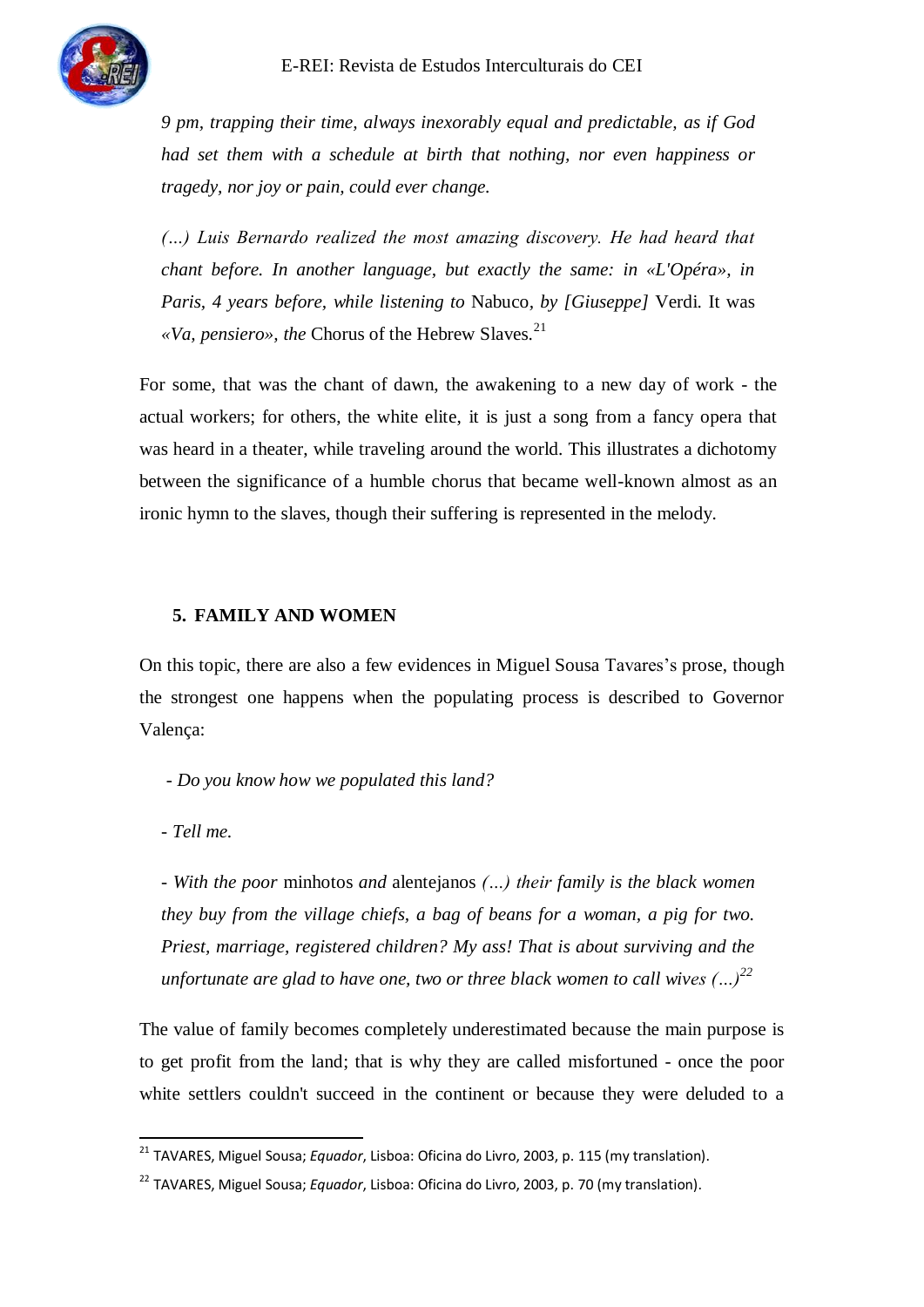

supposed better or richer life in the colonies. Women are also underrated, once they are *traded* for food, because they are crucial only for reproduction. Besides, by being black, what meant for the white that they had no value or importance whatsoever, sometimes they were considered as being totally worthless, even for reproduction.

# **6. CULTURAL MISUNDERSTANDINGS**

When Matthew Arnold further wrote on Culture that it:

*(…) seeks to do away with classes; to make the best that has been thought and known in the world current everywhere; to make all men live in an atmosphere of sweetness and light.<sup>23</sup>*

He meant that we must seek what is best and taught in the world, because that is the only way we can reach "sweetness and light" - perfection and clarity. However, that is not possible in Miguel Sousa Tavares' *Equador,* once there is no defined culture there are two cultures trying to coexist - , and also because the 'superiors' are constantly trying to overlay themselves and their culture - their beliefs, traditions and practices - onto the slaves, the so called 'inferiors'.

"Perfection, as culture conceives it, is not possible while the individual remains isolated"<sup>24</sup>, because the exchange of ideas and a sense of unity and cohesion is necessary, in order to obtain collective perfection. Additionally, Arnold is aware that an extensive flank of individualism is that people are concerned with, and believe in, having their personal freedom - the "right to do what [one] likes". This assumption of personal freedom can, according to Arnold, lead to anarchy.

This turns to be relevant in the present subject, once cultures in Equator - Sao Tome and Principe - do not mix, do not possess the necessary sense of unity and cohesion in order to attain collective perfection, which would mean that both cultures would exist together, blend and become one by respecting and combining both. On the other hand,

 $\overline{\phantom{a}}$ 

<sup>23</sup> ARNOLD, Matthew; *Culture and Anarchy: An Essay in Political and Social Criticism*. London: Cambridge University Press, 1869, Introduction and Chapter 1.

<sup>24</sup> ARNOLD, Matthew; *Culture and Anarchy: An Essay in Political and Social Criticism*. London: Cambridge University Press, 1869, Introduction and Chapter 1.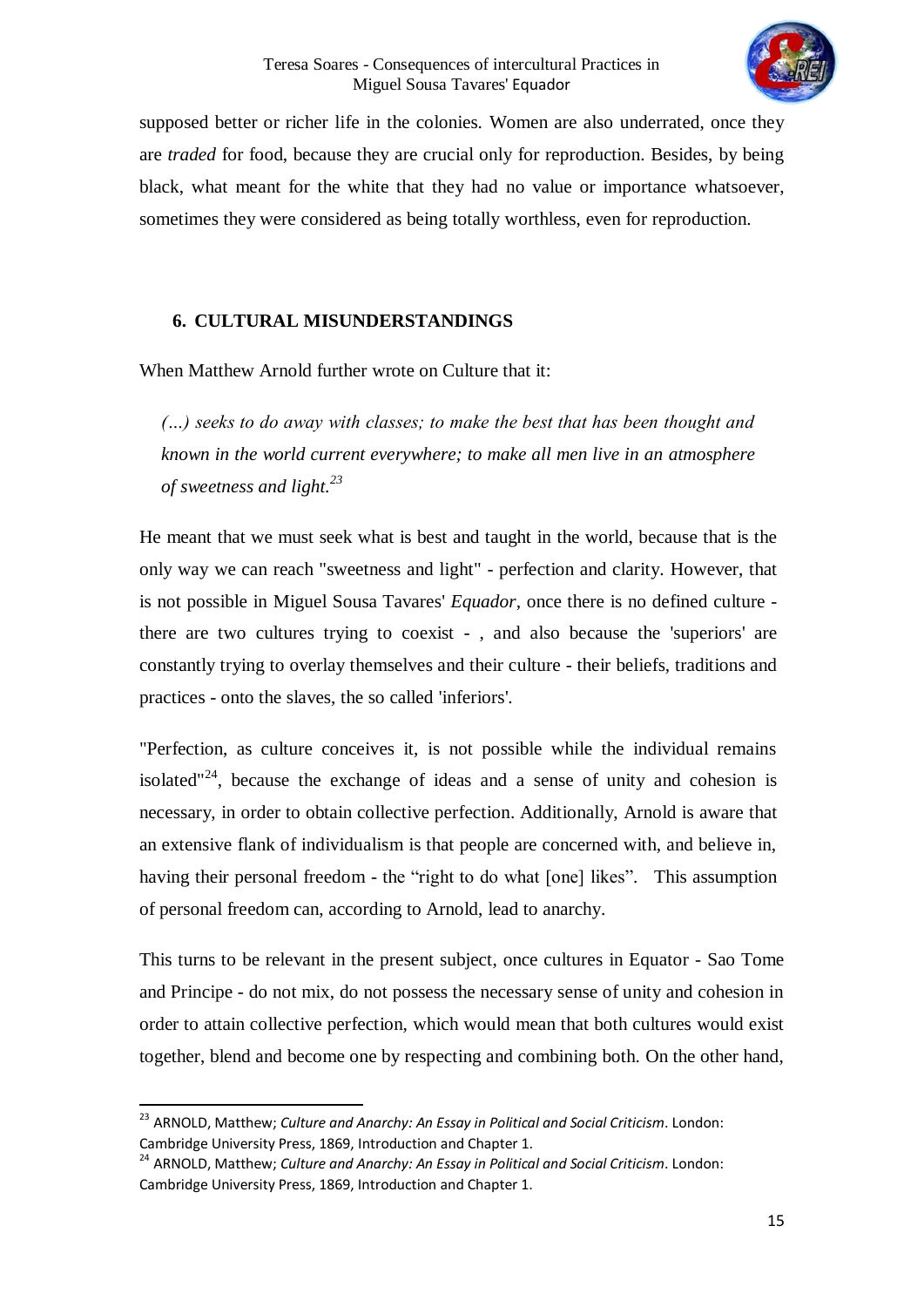

the "right to do what one likes" provides the enslavers with the possibility to act as they like and do what they think is the best for themselves.

# Elements like

*[…] sounds, words, notes, gestures, expressions, clothes are part of our natural and material world, but their importance for language is not what they mean but what they do, their function. They construct meaning and transmit it. They signify. (…) They are the vehicles which carry meaning because they operate as symbols, which stand for or represent (i.e. symbolize) the meanings we wish to communicate. They function as signs.<sup>25</sup>*

# But

 $\overline{\phantom{a}}$ 

*[…] Members of the same culture must share sets of concepts, images and ideas which enable them to think and feel about the world, to interpret the world, in roughly similar ways. They must share, broadly speaking, the same cultural codes.<sup>26</sup>*

This clearly does not happen, leading the European/Portuguese culture and the Equatorial/Sao Tomense culture not to blend, but to nearly coexist. Once again, there is no exchanged or shared ideas and concepts between the two. Sao Tome's people have their own traditions, like their singing at 4:30 am to set the beginning for a new day of work, while the same chant is recognized by the white elite as the aria of an opera, a symbol of art. Simultaneously, white people would have their own traditions, like parties and feasts with other rich and invariably also white people.

<sup>25</sup> HALL, Stuart (ed.). *Representation: Cultural Representations and Signifying Practices*. London: Sage Publications/Open University, 1997, pp. 4-5.

<sup>26</sup> HALL, Stuart (ed.). *Representation: Cultural Representations and Signifying Practices*. London: Sage Publications/Open University, 1997, pp. 4-5.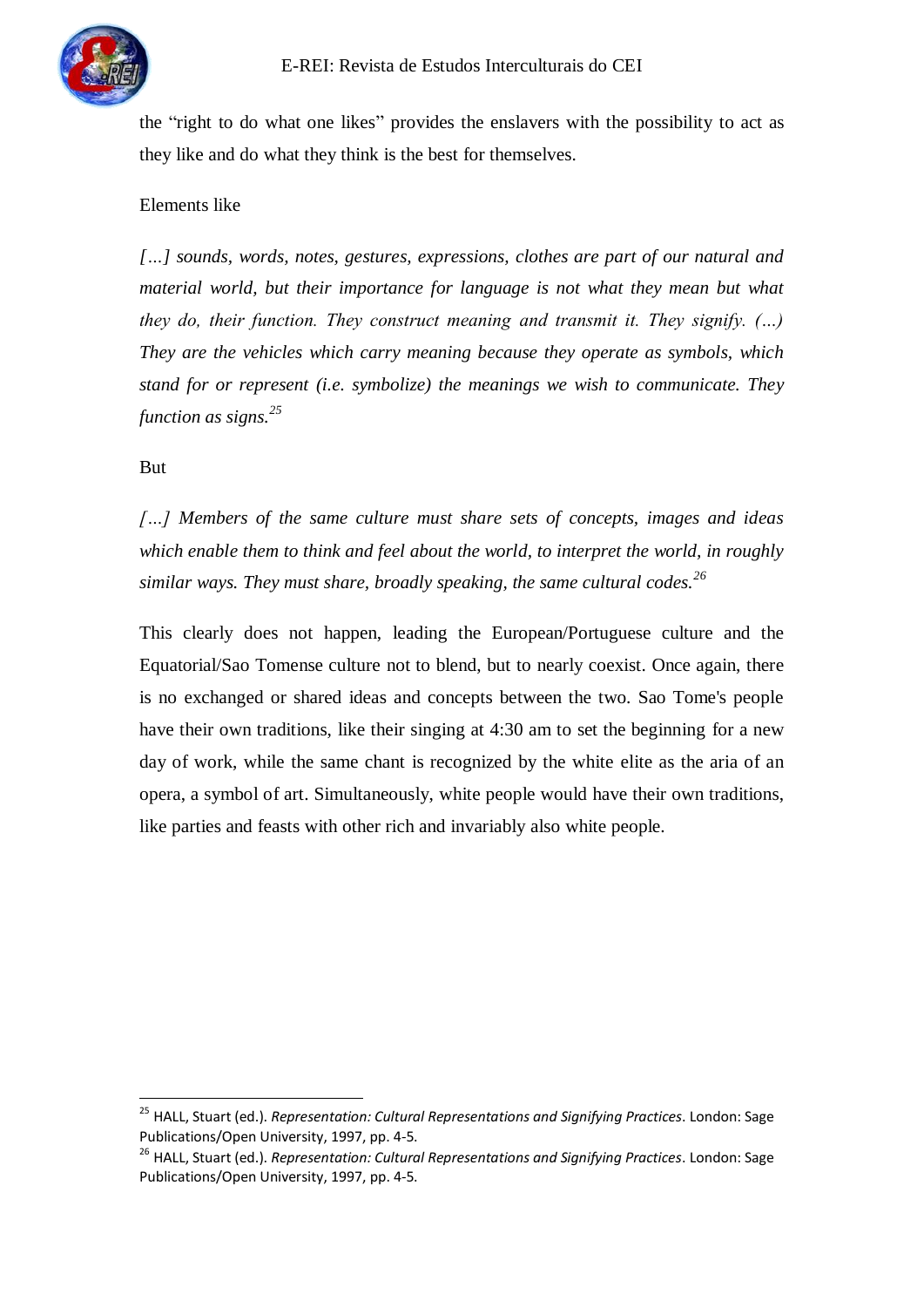

## **CONCLUSION**

It is safe to infer from this case-study that the presence of two different cultures in the early 20<sup>th</sup> century Equator was evident and strong. They did not blend, but did exist in the same territory, even though they had not actually mixed for many decades. Even nowadays, the black community - although not frequently - continues to not be completely merged with the European or occidental one. And vice versa. People are faithful to their own traditions and beliefs and, besides being hard to change and adapt, culture is indeed a part of their identity, of who they are towards life in society.

In this particular case, the attempt of the Governor of Sao Tome and Principe to defend the native's rights and well-being, as well as their integrity, education and equality with the white (non-supposed to exist) elite, was largely in vain. I wonder why, though. I wonder why there was no one else with his thoughts and hopeful achievements. But then I realize that was a different time, and as it has been described throughout this essay, the structures of feeling that sustained that black people were inferior because they were not white and did not have the same customs as the white ones, and that they were unworthy and destined to be mistreated and enslaved, they were deeply entrenched in society. The same society that believed they had the right to colonize another land as their own, taking those structures of feeling abroad, applying them on those they would find on their way, whom they would reduce, mistreat and enslave.